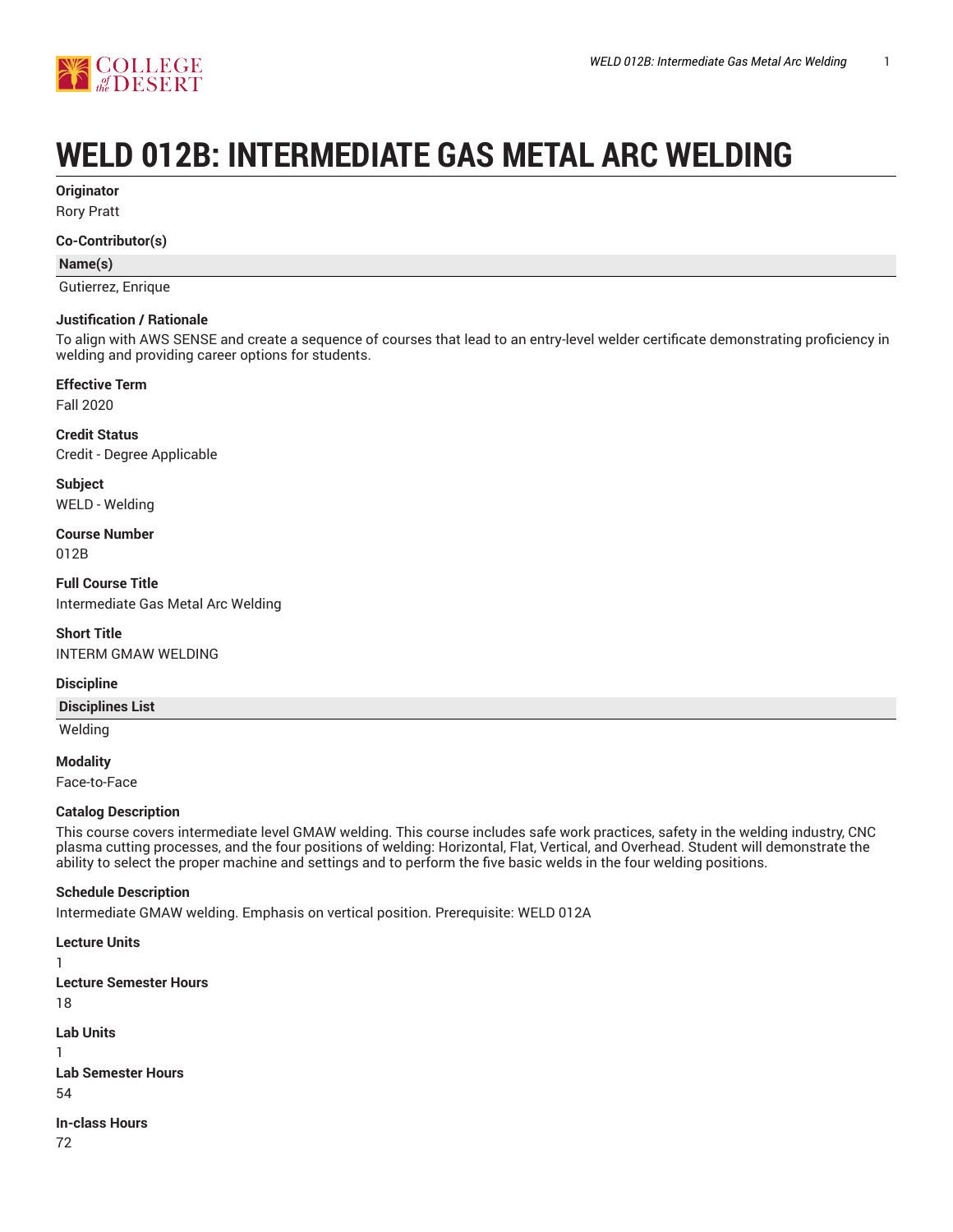

**Out-of-class Hours** 36

**Total Course Units**  $\mathfrak{p}$ **Total Semester Hours** 108

**Prerequisite Course(s)** WELD 012A

## **Required Text and Other Instructional Materials**

**Resource Type** Book

**Author**

Jeffus, Larry

**Title**

Welding: Principles and Applications

**Edition** 8th

**Publisher**

Cengage Learning

**Year**

2016

**College Level**

Yes

**Flesch-Kincaid Level** 12

**ISBN #**

978-1305494695

**Class Size Maximum**

25

#### **Entrance Skills**

Student will accurately measure, cut, and fit metal to prepare it for welding. Student will demonstrate proper welding techniques using GMAW equipment in the flat and horizontal positions.

#### **Requisite Course Objectives**

WELD 012A-Explain how each of the major welding processes works.

WELD 012A-List the factors that must be considered before a welding process is selected.

WELD 012A-Discuss types of injuries that can occur and how to prevent them.

WELD 012A-Discuss the proper use and maintenance of tools and equipment.

WELD 012A-Describe the backhand and forehand welding techniques.

WELD 012A-List and describe the basic GMAW equipment.

WELD 012A-Discuss how the GMAW molten weld pool can be controlled by varying the shielding gas, power settings, weave pattern, travel speed, electrode extension, and gun angle.

WELD 012A-Define voltage, electrical potential, amperage, and electrical current as it applies to GMAW.

WELD 012A-Describe the five basic weld types.

WELD 012A-Demonstrate how to make each of the five basic welds using the GMAW process in both the flat and horizontal positions.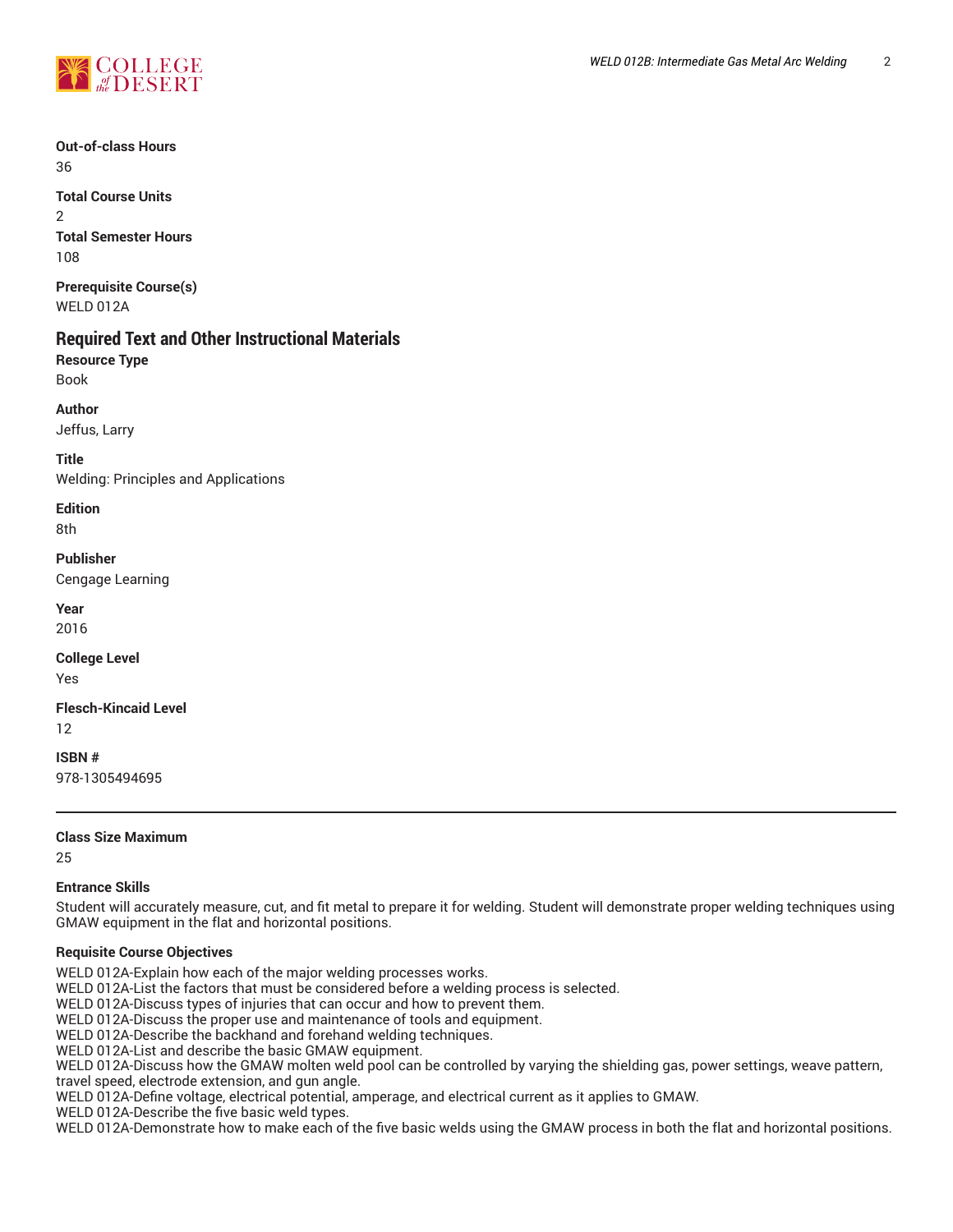

#### **Course Content**

Classroom introduction of the following:

- FCAW Welding
- Fabrication techniques
- Proper grounding
- Fundamentals of arc welding
- Stringer beads
- Weave beads
- Multi-pass welds
- Joint preparation
- Setup of GMAW welding machine
- Safe working practices using cutting and welding tools
- Safe use cut-off saw
- Safe use of grinder for grinding and cutting
- Plasma cutting
- Oxy/acetylene cutting

#### **Lab Content**

Lab demonstration and practice of the following:

- Butt welds in the vertical position
- Lap welds in the vertical position
- Outside corner welds in the vertical position
- T welds in the vertical position
- Edge welds in the vertical position

#### **Course Objectives**

|              | <b>Objectives</b>                                                                                                                                                                                |  |
|--------------|--------------------------------------------------------------------------------------------------------------------------------------------------------------------------------------------------|--|
| Objective 1  | Explain the various cutting processes, safety considerations of each of the different cutting processes and compare<br>the advantages of using each of the different cutting processes.          |  |
| Objective 2  | Explain the advantages of FCAW welding and evaluate its limitations.                                                                                                                             |  |
| Objective 3  | Compare common shielding gases used in the GMAW process and choose the appropriate shielding gas for a<br>particular weldment.                                                                   |  |
| Objective 4  | Evaluate how changing the welding gun angle affects the weld produced.                                                                                                                           |  |
| Objective 5  | Explain weld porosity and determine how it can be prevented.                                                                                                                                     |  |
| Objective 6  | Demonstrate how to grind a tack weld and starts and stops to a featheredge.                                                                                                                      |  |
| Objective 7  | Explain the acceptable criteria of a visual inspection of a pipe weld.                                                                                                                           |  |
| Objective 8  | Demonstrate the ability to make a root pass, filler pass, and cover pass welds using GMAW, FCAW-G, and FCAW-S<br>processes.                                                                      |  |
| Objective 9  | Modify parts to meet tolerance specifications called for in technical drawings, demonstrate how to assemble and fit<br>up parts for welding, and estimate the advantage of custom welding parts. |  |
| Objective 10 | Demonstrate and compare different methods of controlling heat distortion.                                                                                                                        |  |

#### **Student Learning Outcomes**

|           | Upon satisfactory completion of this course, students will be able to:                                                                                                                                                           |
|-----------|----------------------------------------------------------------------------------------------------------------------------------------------------------------------------------------------------------------------------------|
| Outcome 1 | Demonstrate proper welding techniques using GMAW welding equipment in all four positions with an emphasis on the<br>vertical position.                                                                                           |
| Outcome 2 | Demonstrate fabrication techniques including measuring, bending, cutting, metal preparation, metallurgy and the<br>properties of different metals, and the importance of proper fit-up of weldments based on technical drawings. |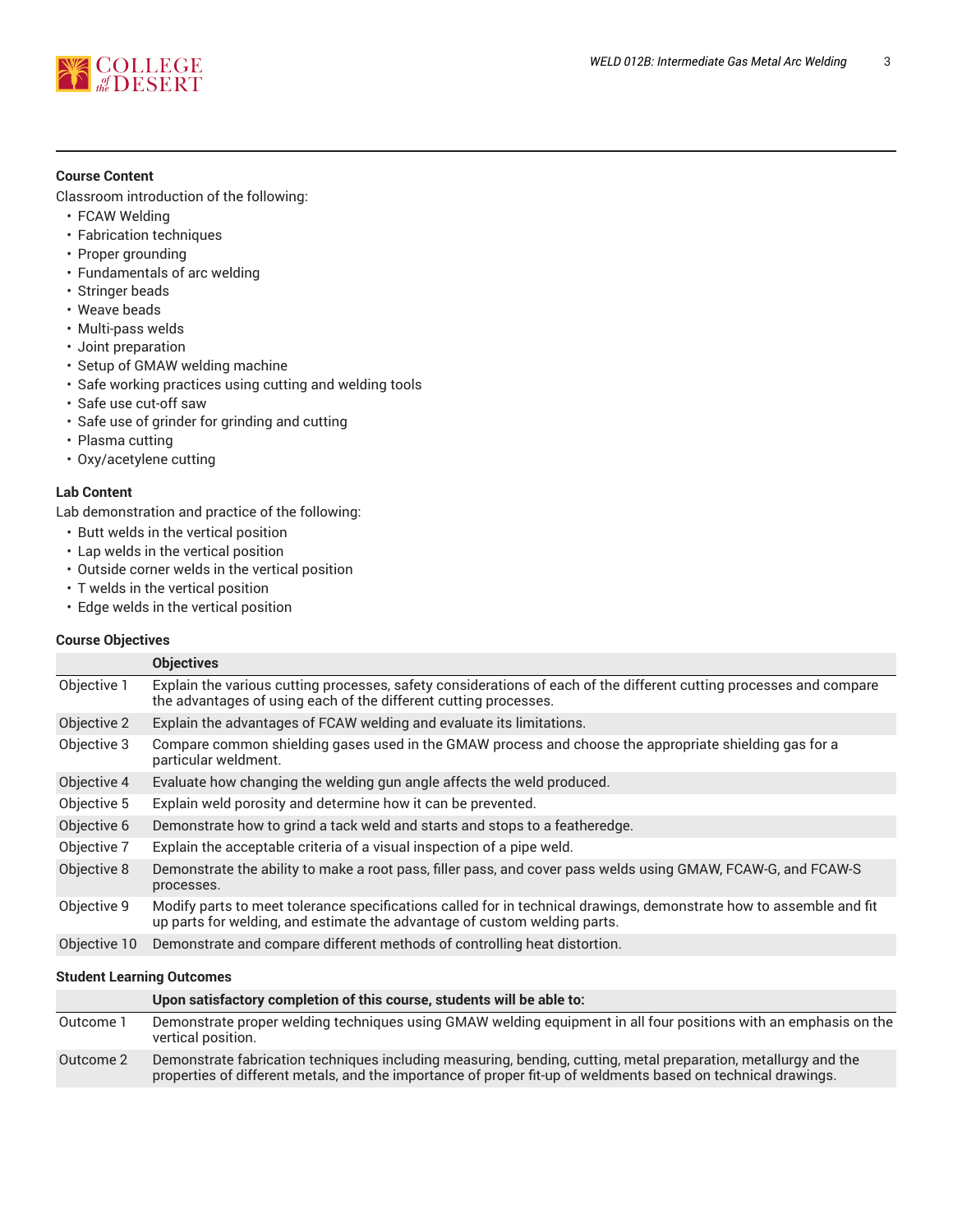

#### **Methods of Instruction**

| <b>Method</b>                                    | Please provide a description or examples of how each instructional<br>method will be used in this course.                                                                                                                                                                           |                           |  |  |  |
|--------------------------------------------------|-------------------------------------------------------------------------------------------------------------------------------------------------------------------------------------------------------------------------------------------------------------------------------------|---------------------------|--|--|--|
| Skilled Practice at a Workstation                | Students are given assigned projects with accompanying technical<br>drawings. The instructor assists students with symbols and other<br>questions on the technical drawings. Students are expected to cut and<br>prepare metal and to provide a good fit-up prior to final welding. |                           |  |  |  |
| Lecture                                          | The instructor uses Google Slides to provide direct instruction at the<br>beginning of the scheduled class.                                                                                                                                                                         |                           |  |  |  |
| Self-exploration                                 | Students are expected to read assigned chapters, answer chapter review<br>questions, and be prepared for mid-term and final exams.                                                                                                                                                  |                           |  |  |  |
| <b>Methods of Evaluation</b>                     |                                                                                                                                                                                                                                                                                     |                           |  |  |  |
| <b>Method</b>                                    | Please provide a description or examples of how<br>each evaluation method will be used in this course.                                                                                                                                                                              | <b>Type of Assignment</b> |  |  |  |
| Written homework                                 | Chapter reviews are assessed by the instructor.                                                                                                                                                                                                                                     | Out of Class Only         |  |  |  |
| Laboratory projects                              | Student work samples are self-assessed and are<br>then assessed by the instructor.                                                                                                                                                                                                  | In Class Only             |  |  |  |
| Presentations/student demonstration observations | Skill demonstration - lab work. Students will be<br>assigned a series of shop projects to be completed<br>in the shop.                                                                                                                                                              | In Class Only             |  |  |  |
| Mid-term and final evaluations                   | Both mid-term and final are in multiple choice<br>format                                                                                                                                                                                                                            | In Class Only             |  |  |  |
| Student participation/contribution               | Welding reflection packet and instructor evaluation.<br>Students are expected to display good work habits,<br>punctuality, and clean-up procedures.                                                                                                                                 | In Class Only             |  |  |  |
| Other                                            | Participation                                                                                                                                                                                                                                                                       | In Class Only             |  |  |  |

#### **Assignments**

#### **Other In-class Assignments**

- 1. Class discussion
- 2. Group interaction and presentation
- 3. Display proper work habits in shop
- 4. Display soft skills

#### **Other Out-of-class Assignments**

a. Reading assignments: Students are required to read four selected chapters from the textbook and to answer chapter review questions for each chapter.

b. Students are expected to use the materials from their chapter review work to study and prepare for mid-term and final tests.

c. Students are encouraged to find opportunities outside of class time to practice welding techniques.

**Grade Methods**

Letter Grade Only

### **MIS Course Data**

**CIP Code** 48.0508 - Welding Technology/Welder.

**TOP Code** 095650 - Welding Technology

**SAM Code** C - Clearly Occupational

**Basic Skills Status** Not Basic Skills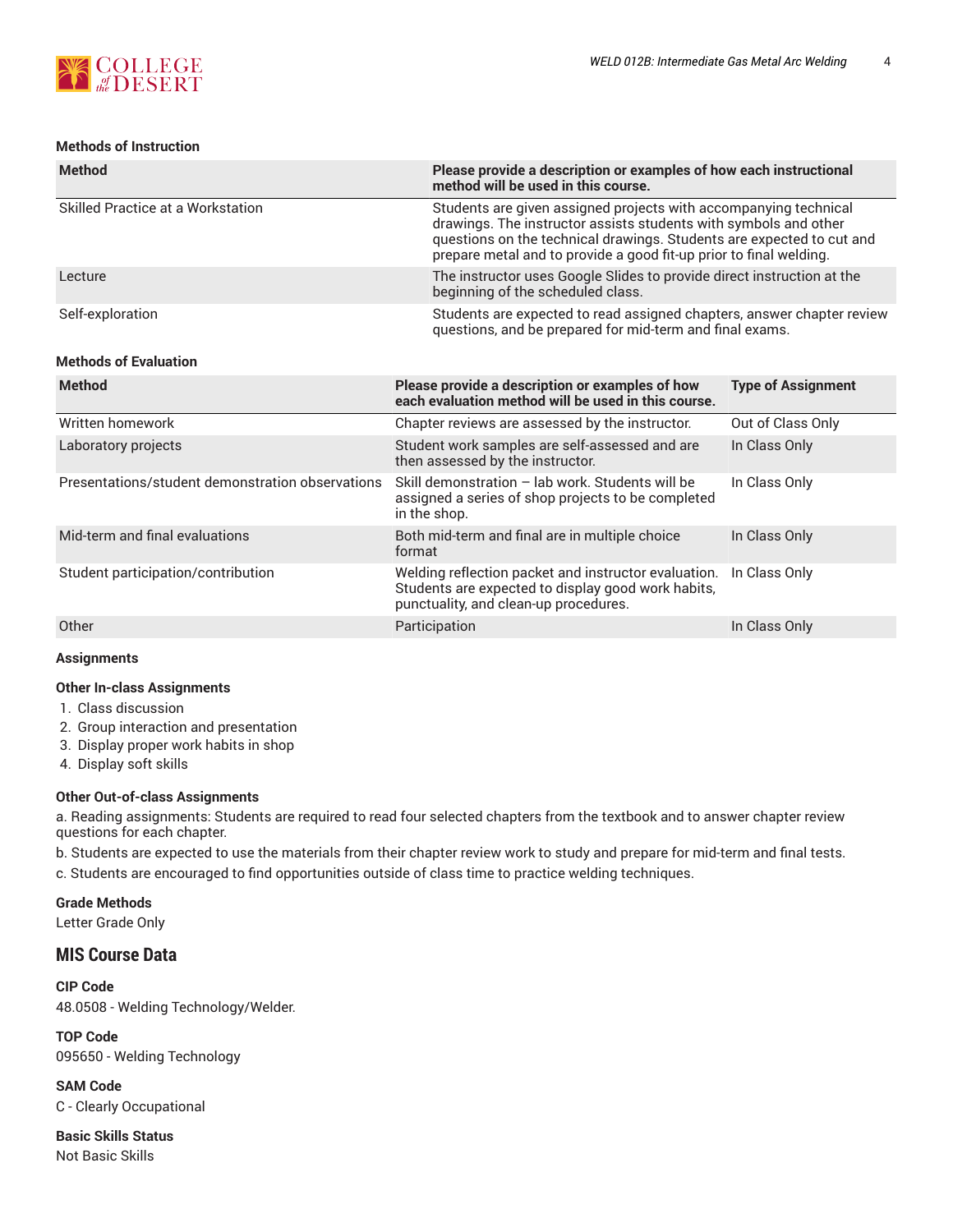

#### **Prior College Level** Not applicable

**Cooperative Work Experience** Not a Coop Course

**Course Classification Status** Credit Course

**Approved Special Class** Not special class

**Noncredit Category** Not Applicable, Credit Course

**Funding Agency Category** Not Applicable

**Program Status** Program Applicable

**Transfer Status** Not transferable

**Allow Audit** No

**Repeatability** No

**Materials Fee** No

**Additional Fees?** No

# **Files Uploaded**

**Attach relevant documents (example: Advisory Committee or Department Minutes)** Welding\_Occupations\_in\_the\_Inland\_Empire Aug2018.pdf

# **Approvals**

**Curriculum Committee Approval Date** 9/03/2019

**Academic Senate Approval Date** 9/12/2019

**Board of Trustees Approval Date** 10/31/2019

**Chancellor's Office Approval Date** 12/02/2019

**Course Control Number** CCC000609546

**Programs referencing this course** Gas Metal Arc Welding [Certificate](http://catalog.collegeofthedesert.eduundefined?key=233/) [\(http://catalog.collegeofthedesert.eduundefined?key=233/](http://catalog.collegeofthedesert.eduundefined?key=233/))